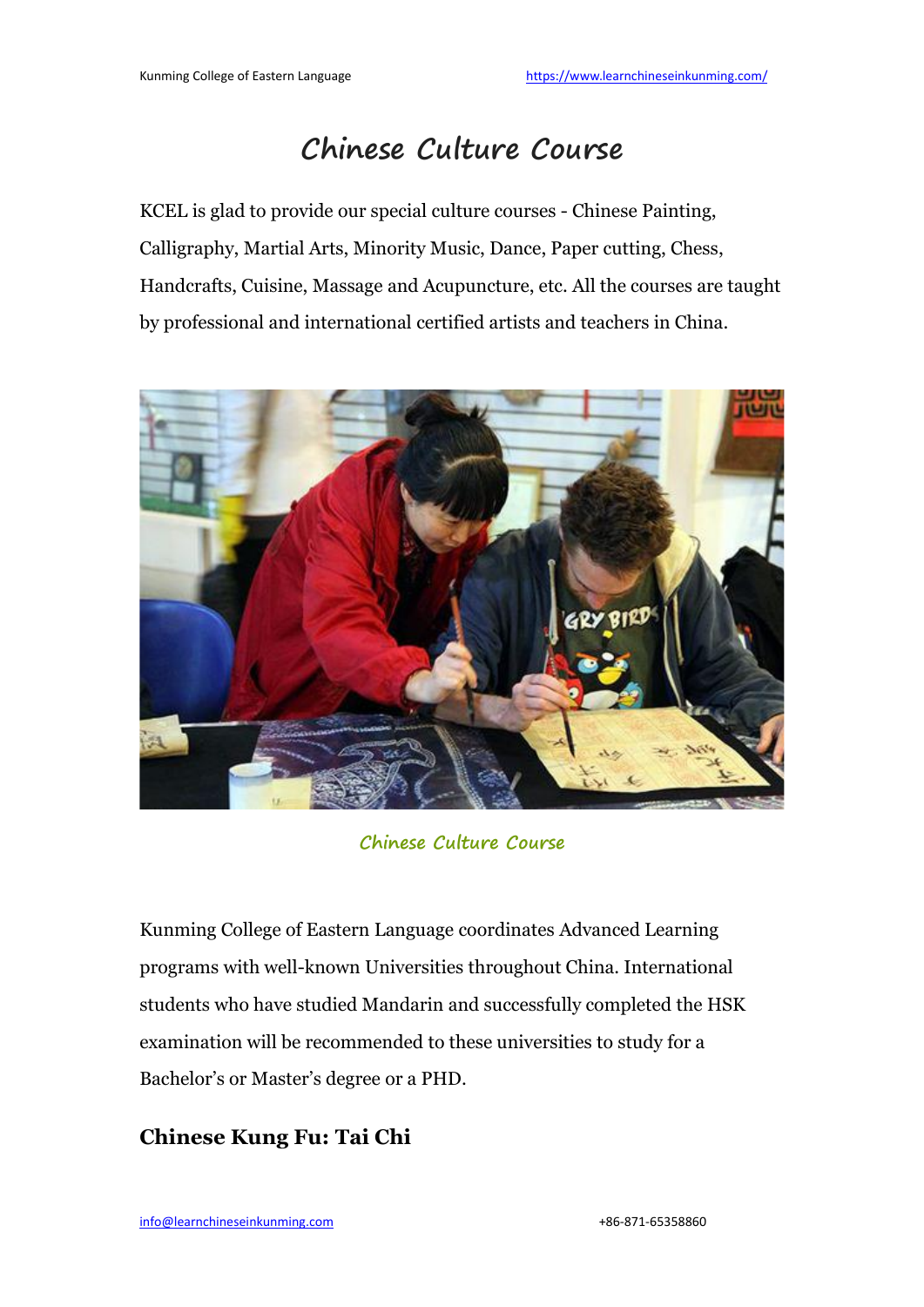We have a professional teacher to teach you about Tai Chi, to relax the mind and body while understanding Chinese culture. Experience different fitness ideas in and out of China. The study of Tai Chi can not only help students to improve their physical quality, but also teach language in teaching, and let students understand the Chinese Wushu Culture and the spirit of "harmony" between man and nature".

### Chinese Film

Film teaching is a very effective method in the Chinese as a foreign language. It is intuitive and vivid, and it arouses [students'enthusiasm](https://1.bp.blogspot.com/-tp24lM8d4is/Wv0Vdf09WyI/AAAAAAAAAEc/8to7WvlrRd0OgJ-gOv5fw6oVizbD7scmQCLcBGAs/s1600/chinese+culture+courses.jpg) to learn Chinese. Film appreciation is also an effective teaching method for students to better understand and learn Chinese culture. Language learning and culture are inextricably linked to appreciation 1. To stimulate students'interest in learning. The film is rich in content and has great artistic appeal. It can arouse students'listening, feeling and music in all directions. 2. It can enhance the students'sense of language and help them to imitate and learn the spoken language. 3. It can reduce the students'anxiety and enhance their self-confidence in learning Chinese. 4. It allows students to understand cultural backgrounds, improve students communication skills.

# **Chinese [Calligraphy/Painting](https://4.bp.blogspot.com/-ntQ3ijtIl9Y/Wv0VwAlNH6I/AAAAAAAAAEk/J8CTbhWk94IzSFkvOCUFDY7KqAcetcnMwCLcBGAs/s1600/chinese+reading+and+writing+course.jpg)**

Calligraphy is very helpful to the memory of Chinese characters. To understand the structure and the order of Chinese characters. It can correct the clerical errors of foreign students, cultivate good writing habits, and calligraphy is also an art.

#### **Chinese Songs**

Chinese songs can create a relaxed and lively atmosphere of Chinese learning, increase the vocabulary of students, consolidate grammar points and introduce rhetoric common sense. It can also reflect the national characteristics or the characteristics of the Times, and can learn the Chinese cultural connotation by studying the song.

#### **Yunnan minority Dance**

Exercise and better knowledge of Chinese minority culture

**Chinese Cooking**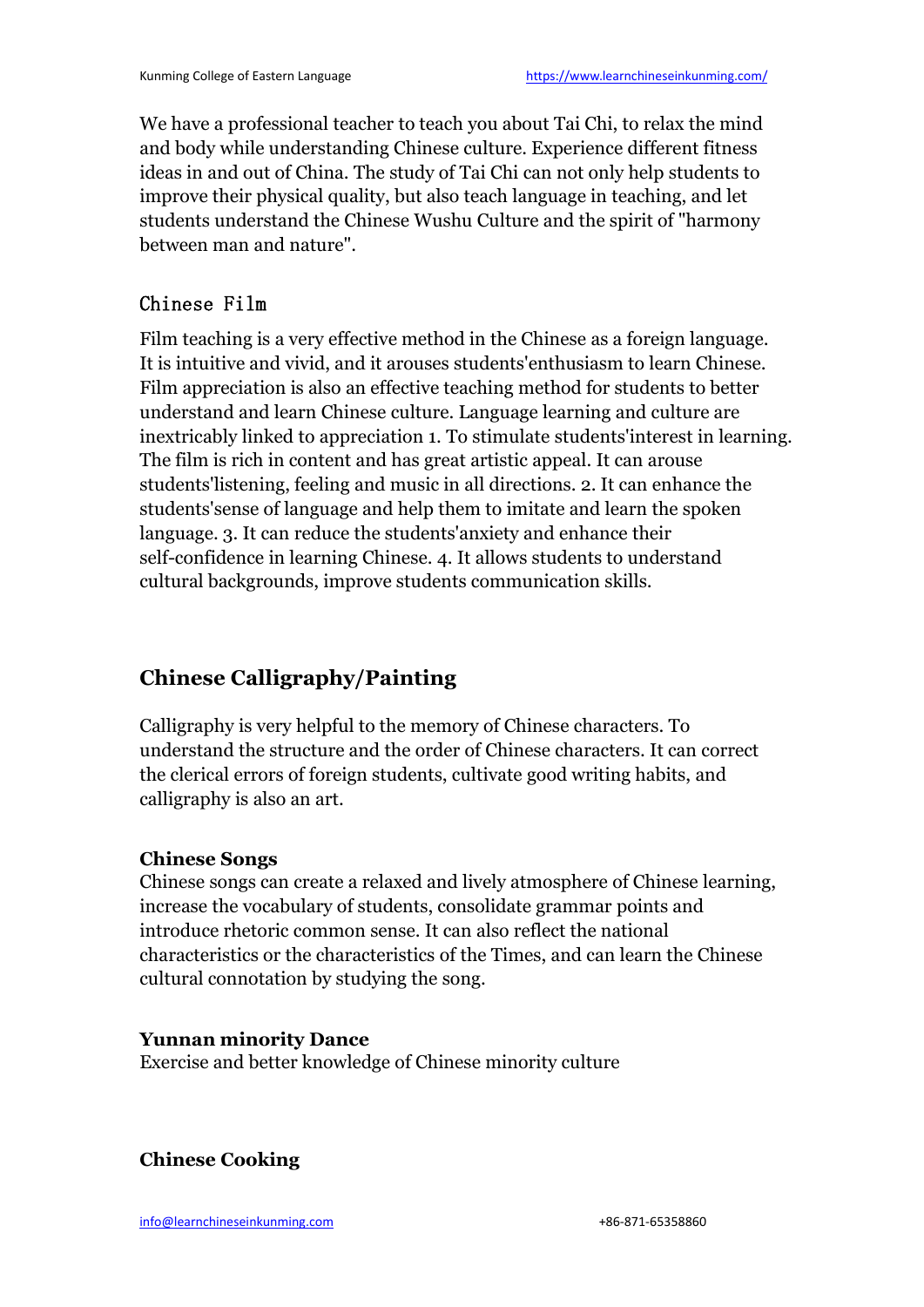Understand eight cuisines, many of which have interesting stories. Chinese food also contains local features, culture. **[KCEL](https://www.learnchineseinkunming.com/chinese-language-courses/)** organize chinese cooking lessons regularly.

#### **Chinese Paper-cut**



[Paper-cutting](https://4.bp.blogspot.com/-ntQ3ijtIl9Y/Wv0VwAlNH6I/AAAAAAAAAEk/J8CTbhWk94IzSFkvOCUFDY7KqAcetcnMwCLcBGAs/s1600/chinese+reading+and+writing+course.jpg) is a traditional folk craft of the Chinese nation. It has a long history and exquisite skills. It is a gem of the Chinese folk art. The exquisite work is the perfect embodiment of the custom-made idealization intention of the people, and all kinds of simple and sincere shape, which consigned people to the good life and the hope of happiness and auspiciousness, it is also the image expression of the Chinese original visual thinking mode and the folk esthetic idea.

#### **Chinese Tea Culture**

After more than 4,700 years of development, the Chinese tea culture combines the essence of Confucianism and Taoism of Confucianism and Taoism, and is the most brilliant part of Chinese traditional culture. From the origin and